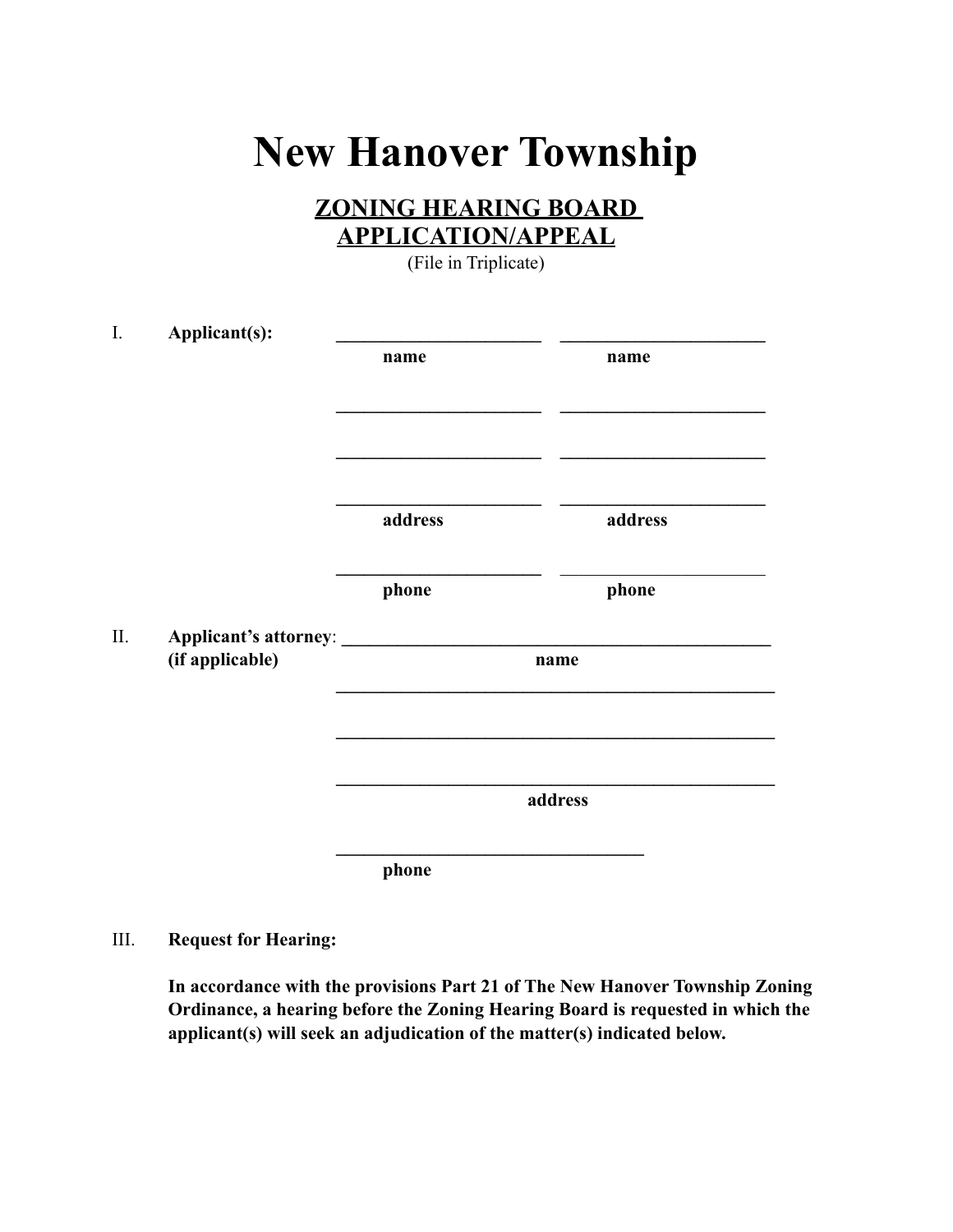IV**. Type of proceedings(s):** (check all those which apply)

1. A variance is requested to Part **1. A variance is requested to Part Subsections\_\_\_\_\_\_,\_\_\_\_\_\_\_ of the zoning ordinance.**

**2.** A special exception is requested to Part (2. A special exception is requested to Part **Subsections\_\_\_\_\_\_\_,\_\_\_\_\_\_\_ of the zoning ordinance relating to uses permitted as a special exception.**

**\_\_\_ 3. An appeal from the determination of the Zoning Officer with respect to the granting, denial or failure to act on an application for a permit.**

**\_\_\_ 4. An appeal from an enforcement notice issued pursuant to section 616.1 of the Pennsylvania Municipalities Planning Code. (Attach a copy of the enforcement notice).**

**\_\_\_ 5. A substantive challenge to the validity of a zoning/land use ordinance or map, or a provision thereof. (A detailed written challenge must be filed with this application).**

**\_\_\_ 6. A Challenge to the validity of zoning/land use ordinance raising procedural questions or alleging defects in the process of adoption. (A detailed written challenge must be filed with this application).** 

**\_\_\_ 7. Any other appeal from a determination by an officer, body or agency of the Township charged with the administration of any zoning/land use ordinance or application thereunder, to the extent that determination is appealable to the Zoning Hearing Board under the Municipalities Planning Code.**

V. **The Status of the Applicant(s) is:** (check one)

**\_\_\_ A. A person who has an interest in land, the use or development of which is prohibited or restricted by an ordinance or map, or a provision thereof. (Landowner must attach a plot plan as set forth in VIII below).**

**\_\_\_ B. A person affected by a use or development permitted on the land of another.**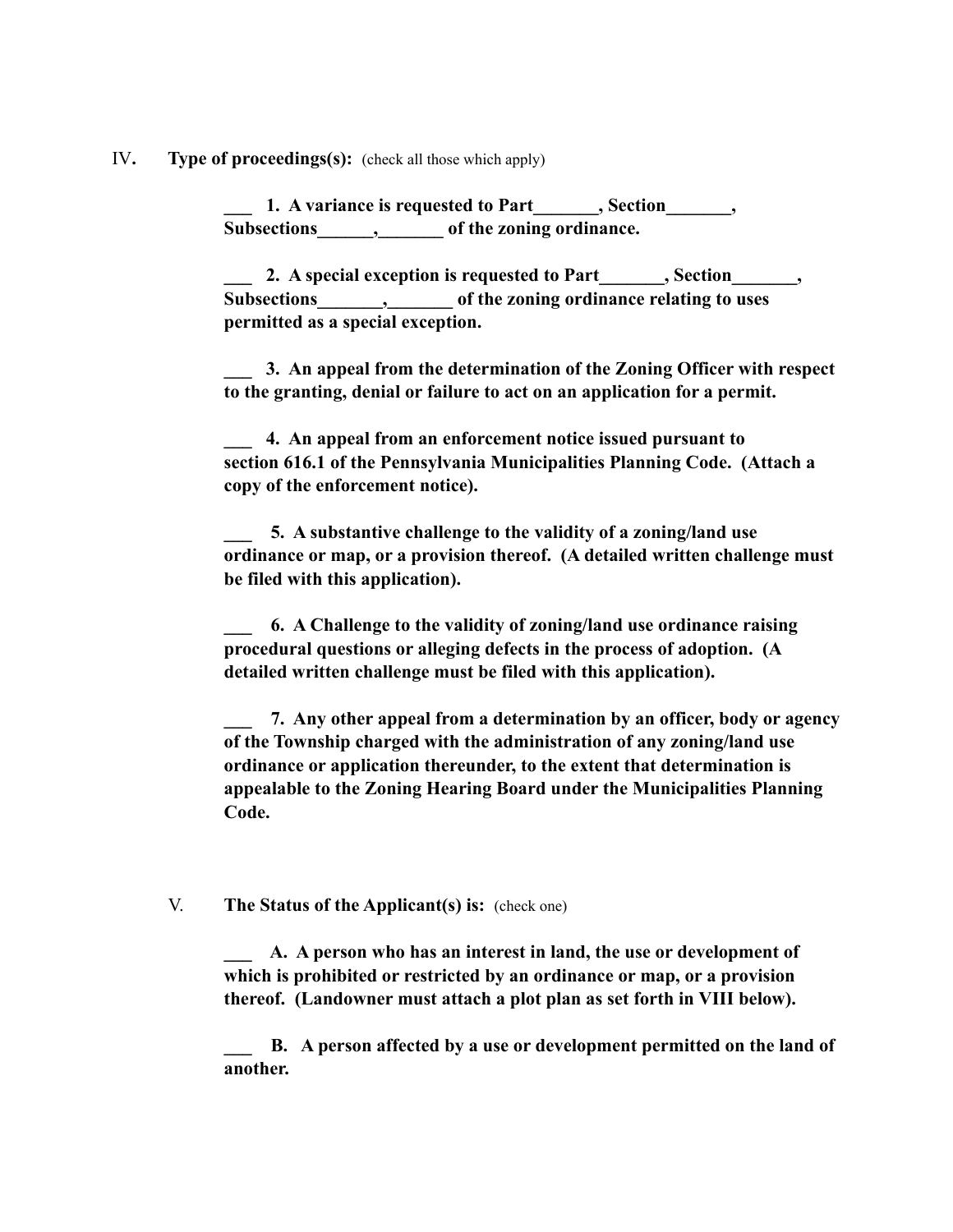- VI. **General Information about the Land:**
	- **1. The land involved belongs to:**
	- **A. Record owner(s): \_\_\_\_\_\_\_\_\_\_\_\_\_\_\_\_\_\_\_\_\_\_\_\_\_\_\_\_\_\_\_\_\_\_\_\_\_\_ B.** Date purchased: C. Tax Parcel Identification No. 47-00-**D. Deed Book page** (attach a copy of deed) **E. Equitable owner(s): \_\_\_\_\_\_\_\_\_\_\_\_\_\_\_\_\_\_\_\_\_\_\_\_\_\_\_\_\_\_\_\_\_\_\_\_ F. Date of agreement: \_\_\_\_\_\_\_\_\_\_\_\_\_\_\_\_\_\_\_\_\_\_\_\_\_\_\_\_\_\_\_\_\_\_\_\_\_ 2. The land is located as follows: A. Street Address \_\_\_\_\_\_\_\_\_\_\_\_\_\_\_\_\_\_\_\_\_\_\_\_\_\_\_\_\_\_\_\_\_\_\_\_\_\_\_\_ B. Name of road providing primary access: \_\_\_\_\_\_\_\_\_\_\_\_\_\_\_\_\_\_** C. Which side of road: **D. Identify nearest street intersection and approximate distance and direction:\_\_\_\_\_\_\_\_\_\_\_\_\_\_\_\_\_\_\_\_\_\_\_\_\_\_\_\_\_\_\_\_\_\_\_\_\_\_\_\_\_\_\_\_\_\_\_ 3. The land is configured as follows: A. Width at road (frontage): \_\_\_\_\_\_\_\_\_\_\_\_\_\_\_\_\_\_\_\_\_\_\_\_\_\_\_\_\_\_\_\_\_\_ B.** Approximate average width: **C.** Approximate average depth: **D. Lot/parcel size:\_\_\_\_\_\_\_\_\_\_\_\_\_\_\_\_\_\_\_\_\_\_\_\_\_\_\_\_\_\_\_\_\_\_\_\_\_\_\_\_\_\_\_ 4.** Present improvements on the land are:  $\mathcal{L}_\mathcal{L} = \{ \mathcal{L}_\mathcal{L} = \{ \mathcal{L}_\mathcal{L} = \{ \mathcal{L}_\mathcal{L} = \{ \mathcal{L}_\mathcal{L} = \{ \mathcal{L}_\mathcal{L} = \{ \mathcal{L}_\mathcal{L} = \{ \mathcal{L}_\mathcal{L} = \{ \mathcal{L}_\mathcal{L} = \{ \mathcal{L}_\mathcal{L} = \{ \mathcal{L}_\mathcal{L} = \{ \mathcal{L}_\mathcal{L} = \{ \mathcal{L}_\mathcal{L} = \{ \mathcal{L}_\mathcal{L} = \{ \mathcal{L}_\mathcal{$ **5. Present use is: \_\_\_\_\_\_\_\_\_\_\_\_\_\_\_\_\_\_\_\_\_\_\_\_\_\_\_\_\_\_\_\_\_\_\_\_\_\_\_\_\_\_\_\_\_\_\_**  $\mathcal{L}_\mathcal{L} = \{ \mathcal{L}_\mathcal{L} = \{ \mathcal{L}_\mathcal{L} = \{ \mathcal{L}_\mathcal{L} = \{ \mathcal{L}_\mathcal{L} = \{ \mathcal{L}_\mathcal{L} = \{ \mathcal{L}_\mathcal{L} = \{ \mathcal{L}_\mathcal{L} = \{ \mathcal{L}_\mathcal{L} = \{ \mathcal{L}_\mathcal{L} = \{ \mathcal{L}_\mathcal{L} = \{ \mathcal{L}_\mathcal{L} = \{ \mathcal{L}_\mathcal{L} = \{ \mathcal{L}_\mathcal{L} = \{ \mathcal{L}_\mathcal{$ **6. Zoning District:** *Conserversity District:* **<b>***Conserversity District: Conserversity District:* **7.** Improvements being proposed:  $\mathcal{L}_\mathcal{L} = \{ \mathcal{L}_\mathcal{L} = \{ \mathcal{L}_\mathcal{L} = \{ \mathcal{L}_\mathcal{L} = \{ \mathcal{L}_\mathcal{L} = \{ \mathcal{L}_\mathcal{L} = \{ \mathcal{L}_\mathcal{L} = \{ \mathcal{L}_\mathcal{L} = \{ \mathcal{L}_\mathcal{L} = \{ \mathcal{L}_\mathcal{L} = \{ \mathcal{L}_\mathcal{L} = \{ \mathcal{L}_\mathcal{L} = \{ \mathcal{L}_\mathcal{L} = \{ \mathcal{L}_\mathcal{L} = \{ \mathcal{L}_\mathcal{$ **8. Proposed use:**  $\blacksquare$  $\mathcal{L}_\mathcal{L} = \{ \mathcal{L}_\mathcal{L} = \{ \mathcal{L}_\mathcal{L} \}$
- VII. **Specific Information about this application/appeal: (Set forth in complete detail what relief you are seeking from the Zoning Hearing Board; a brief summary of the necessary facts to be proved at the hearing; what law or legal theories pertain; what hardship will be shown;**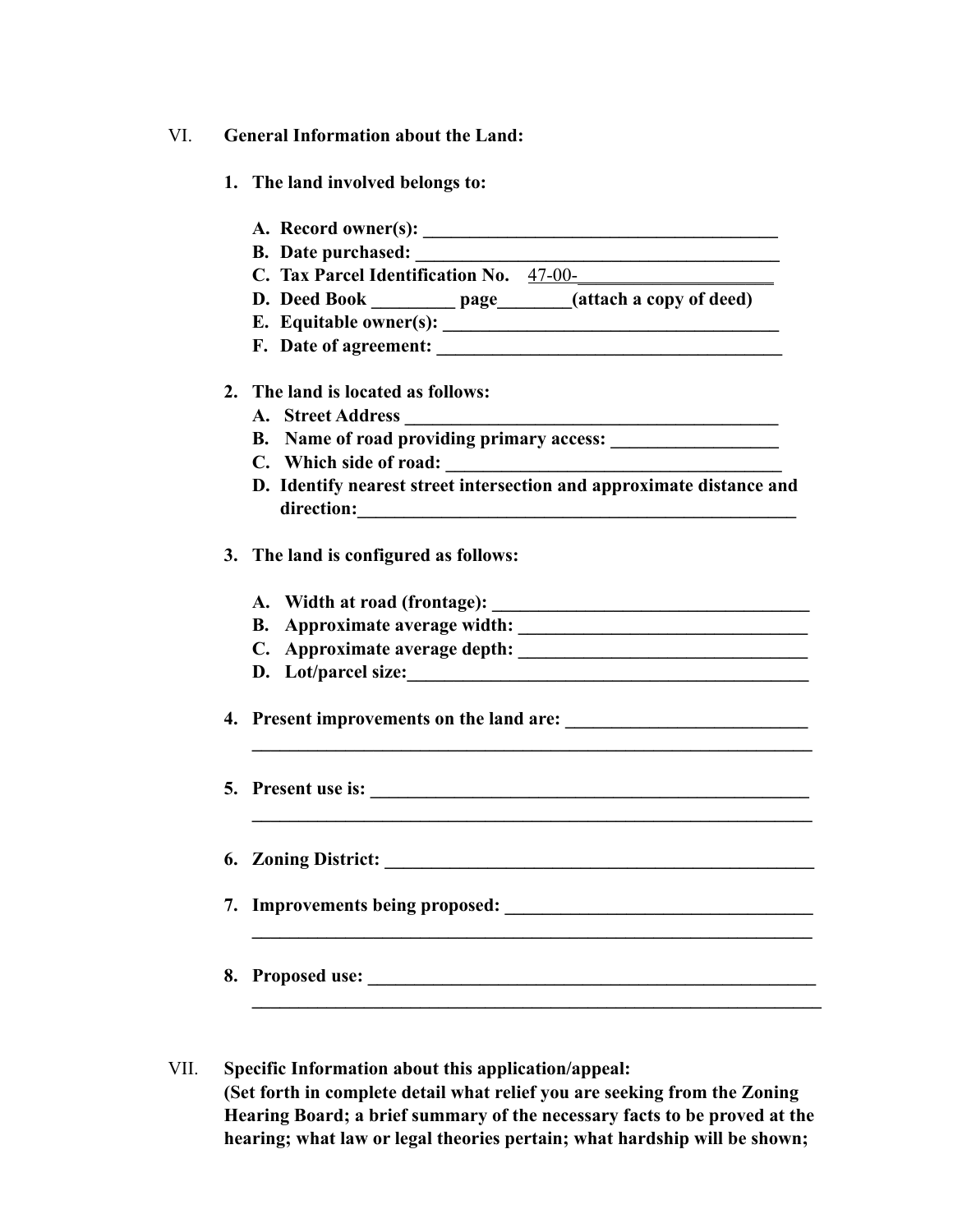**which provisions of ordinances or maps are being challenged; what official determination, action or failure to act is being appealed, etc. (Respond on next page and/or attach additional sheets if necessary).**

**VII. Specific Information about this application/appeal (continued):**

**VIII. By signing this application, the applicant(s) certifies as follows:**

- **1. If the applicant(s) is the owner of the land in question, he/she has attached a plot plan showing the location, lot size, dimensions, north point, scale, adjoining owners, existing buildings and improvements, and proposed buildings and improvements.**
- **2. The applicant(s) has received and read the document entitled "Information for Persons Appearing Before the Zoning Hearing Board".**
- **3. The applicant(s) has made a diligent and good faith effort to provide the names and addresses of all adjoining landowners and has attached such list to this application.**
- **4. All the information and statements in this application and any documents or plans filed in this matter are true and correct to the best of the applicant's knowledge, information and belief and applicant(s) understands this verification is made subject to the penalties of 18 Pa. C.S.A. Section 4904 (relating to unsworn falsifications to authorities).**
- **5. Nine copies of all photographs and documents that are either colored or exceeding 8 ½ x 11 inches must be submitted with the application.**

 $\mathcal{L} = \{ \mathcal{L} \mid \mathcal{L} \in \mathcal{L} \}$  , where  $\mathcal{L} = \{ \mathcal{L} \mid \mathcal{L} \in \mathcal{L} \}$ 

Date: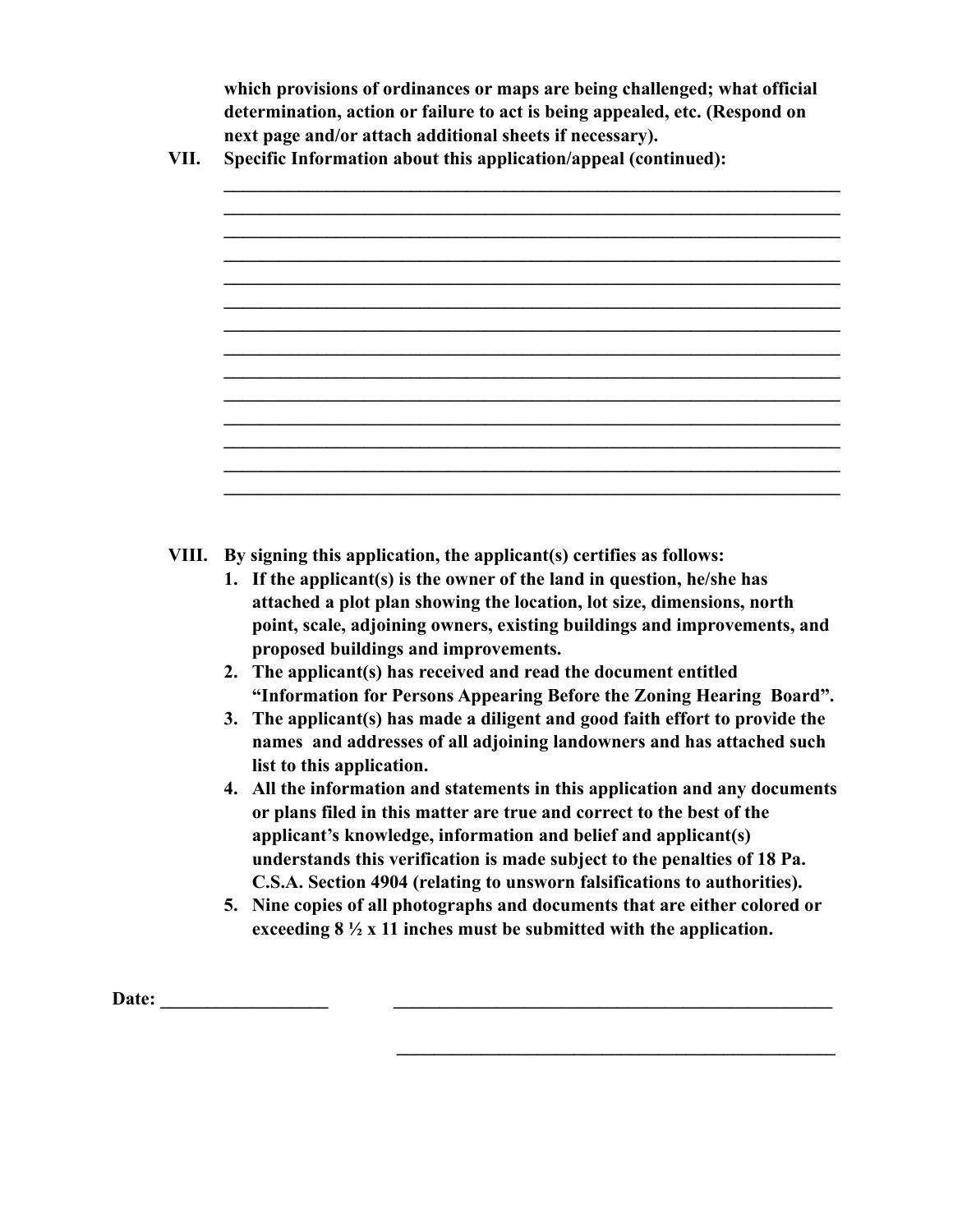|                                            | <b>FOR TOWNSHIP USE</b> |  |
|--------------------------------------------|-------------------------|--|
| <b>File No.</b>                            |                         |  |
| Date Fully Completed Application Received: |                         |  |
| Date of First Advertised Hearing:          |                         |  |
| <b>Amount of Fees Paid \$</b>              | Receipt No.             |  |